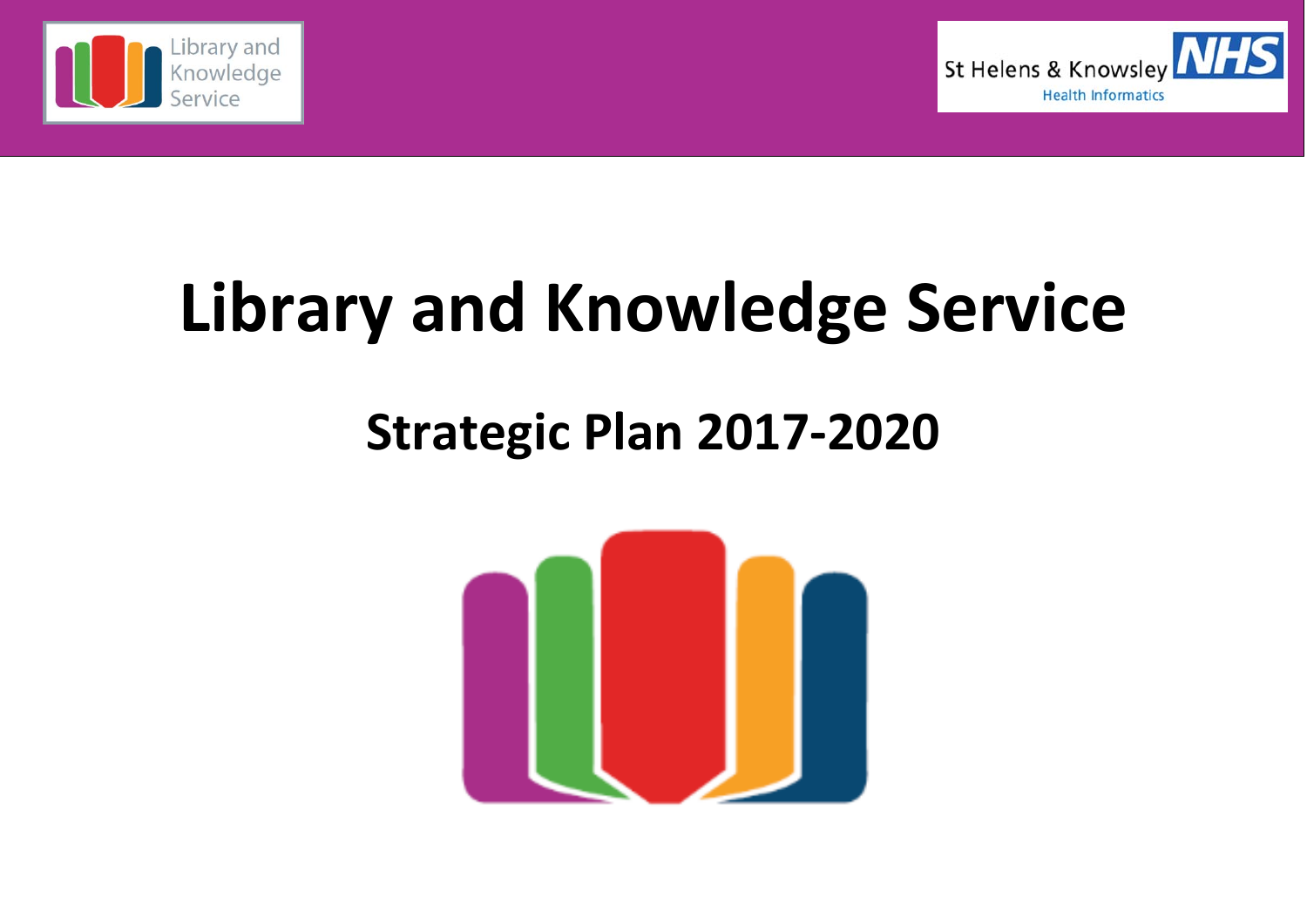# **Strategy on <sup>a</sup> page**

| <b>Our Vision:</b> |                                                                                                                                  | To advance excellence in health and patient care in our local communities                                                                                                                                                                                |
|--------------------|----------------------------------------------------------------------------------------------------------------------------------|----------------------------------------------------------------------------------------------------------------------------------------------------------------------------------------------------------------------------------------------------------|
|                    | <b>Our Mission:</b><br>$\bullet$<br>$\bullet$                                                                                    | To provide the best evidence, knowledge and learning experience to:<br>enable high quality patient care leading to the best possible outcomes and experience for patients and their families<br>improve the health and wellbeing of the local population |
| We will:           | Facilitate evidence-based practice and research<br>to enable the delivery of high quality care                                   | Provide a proactive, customer-focused service<br>Enable easy and convenient access to library<br>and knowledge services for all customers                                                                                                                |
| by:                | providing evidence searches to support<br>clinical and management decision-<br>making<br>delivering a Clinical Librarian service | actively seeking ways to meet customer<br>providing a single online knowledge hub<br>needs<br>using social media, digital resources and<br>providing current awareness services,<br>mobile applications<br>tailored to individuals' areas of interest    |
|                    | developing our services to support staff<br>engaging in research<br>offering a range of information skills<br>training           | delivering outreach services<br>investigating knowledge management<br>opportunities<br>strengthening partnership working<br>across the library community<br>supporting lifelong learning                                                                 |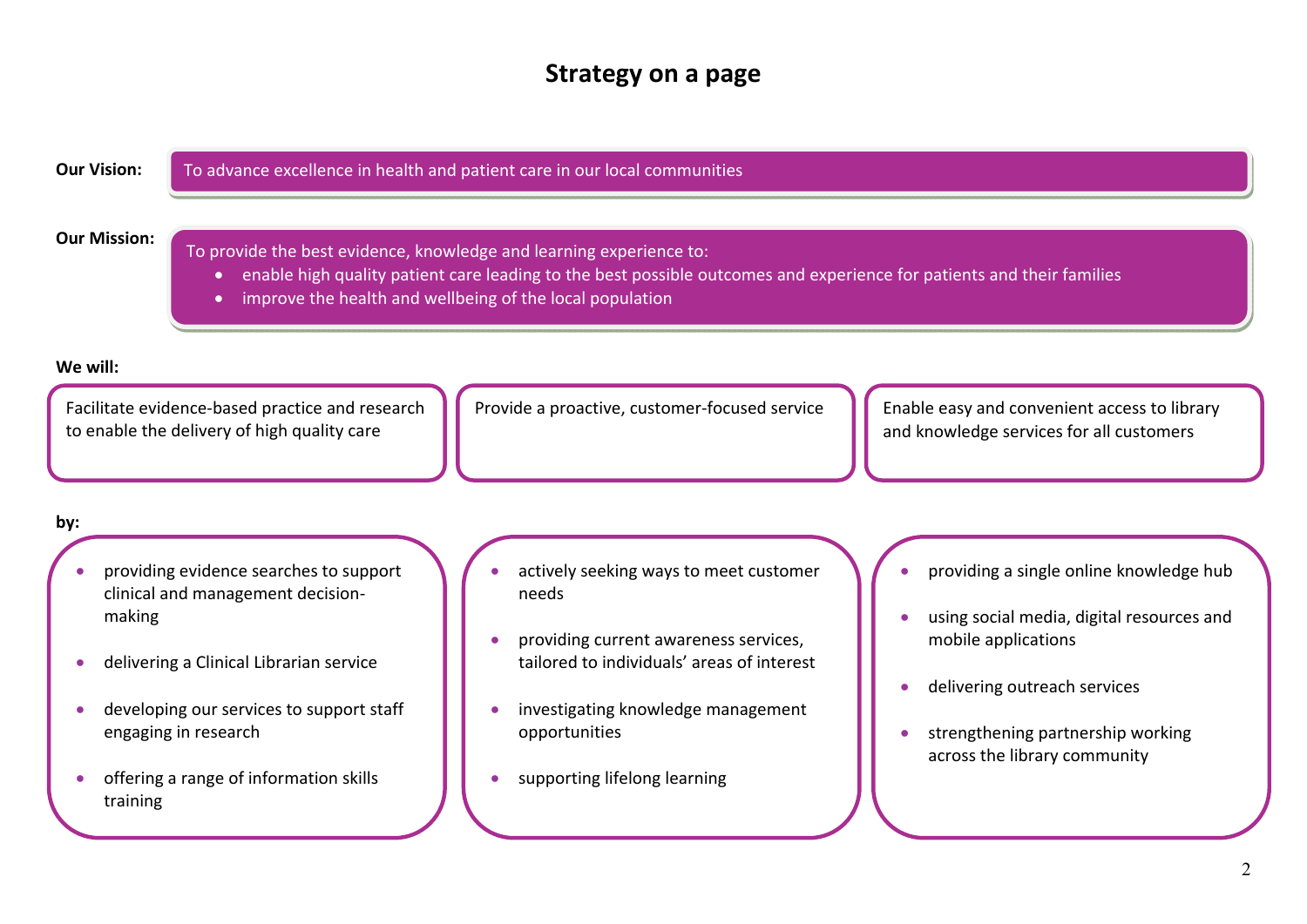# **1. Purpose and scope of strategy**

A strategic framework is required to drive the direction of the library service over the next three years. Considerations include:

- Ensuring the Library and Knowledge Service (LKS) strategy supports the aims and objectives of the organisations it serves.
- $\bullet$  Employing the principles within *Knowledge for Healthcare*, Health Education England's development framework for library and knowledge services.
- $\bullet$  Providing high quality services to staff and students in both the acute and community sectors, covering <sup>a</sup> wide geographical area.
- $\bullet$  Maximising staff, resources and facilities to provide more efficient, value for money services.
- $\bullet$ Exploiting new technologies as customers change the way in which they access information resources.
- Meeting the standards set out in NHS Library Quality Assurance Framework (LQAF) England.





#### **2. About us**

Our intention is to develop the Library and Knowledge Service into an outstanding service that underpins the aims of the organisations it serves, enabling them to provide excellence in health and patient care in our local communities.

We will do this by providing the best evidence, knowledge and learning experience to:

- drive high quality patient care leading to the best possible outcomes and experience for patients and their families
- $\bullet$  . improve the health and wellbeing of the local population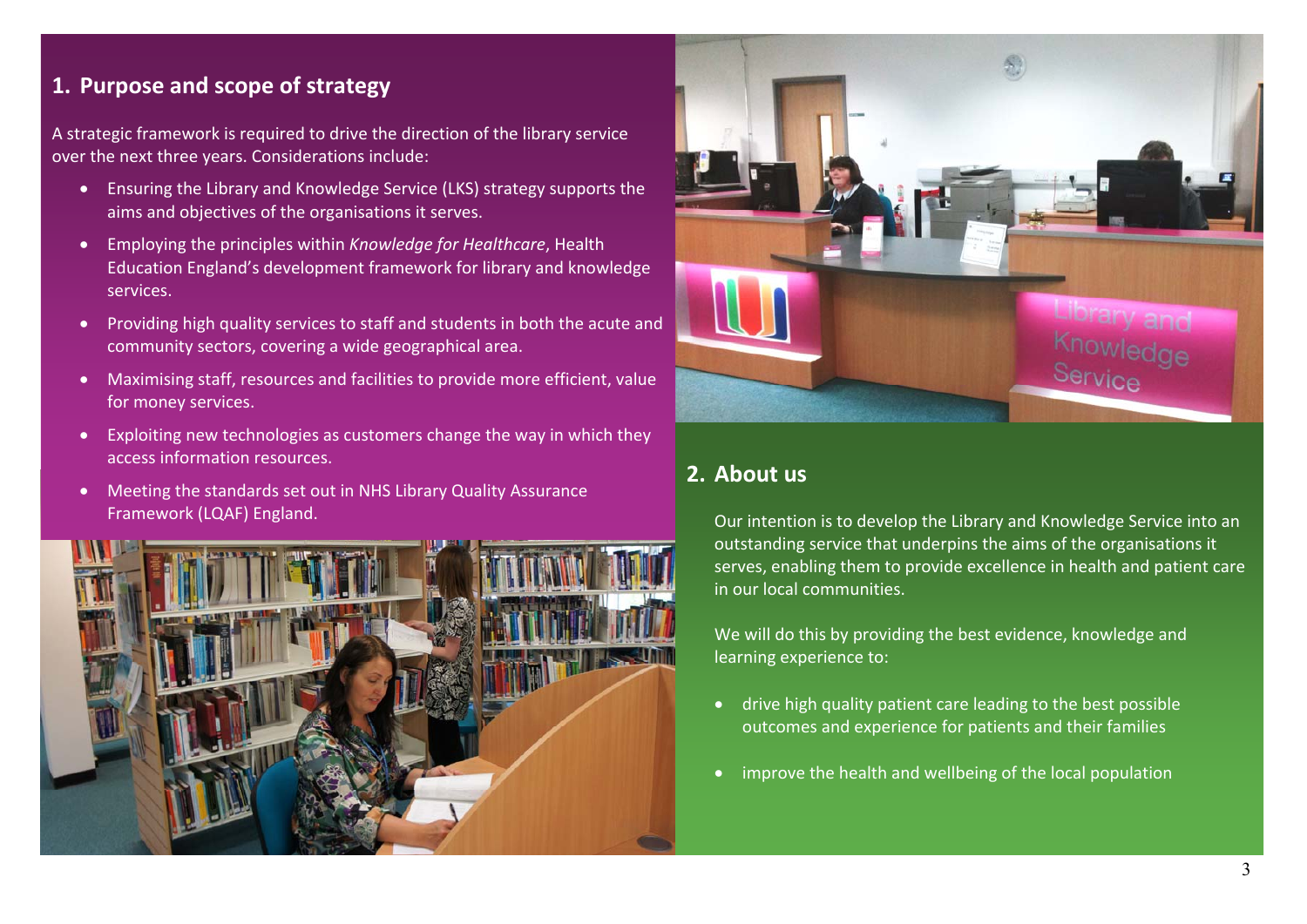The LKS is based within the Health Informatics Service and is located in Nightingale House, Whiston Hospital. It provides outreach and clinical librarian services as well as 24/7 access to physical and online resources. Our resources and services are available to staff and students from the following organisations.

- •Clinical Commissioning Groups in Halton, Knowsley and St Helens
- •GP practices in Halton, Knowsley and St Helens
- •• North West Boroughs Healthcare NHS Foundation Trust ‐ Community Health Services
- •**•** St Helens and Knowsley Teaching Hospitals NHS Trust

#### **Our resources**

- •● A large, well-resourced library with 23 PCs, WiFi, printing
- •• and scanning facilities and a spacious study area
- •5000+ books
- •8000+ <sup>e</sup>‐journals
- •UpToDate Anywhere, an evidence‐based 'point of care' database
- •Library website

#### **Our services**

- •Enquiry service
- •Clinical Librarian service
- •Evidence searches
- •Assisted literature searches
- •Daily current awareness service
- •**•** Information skills training
- •Document supply

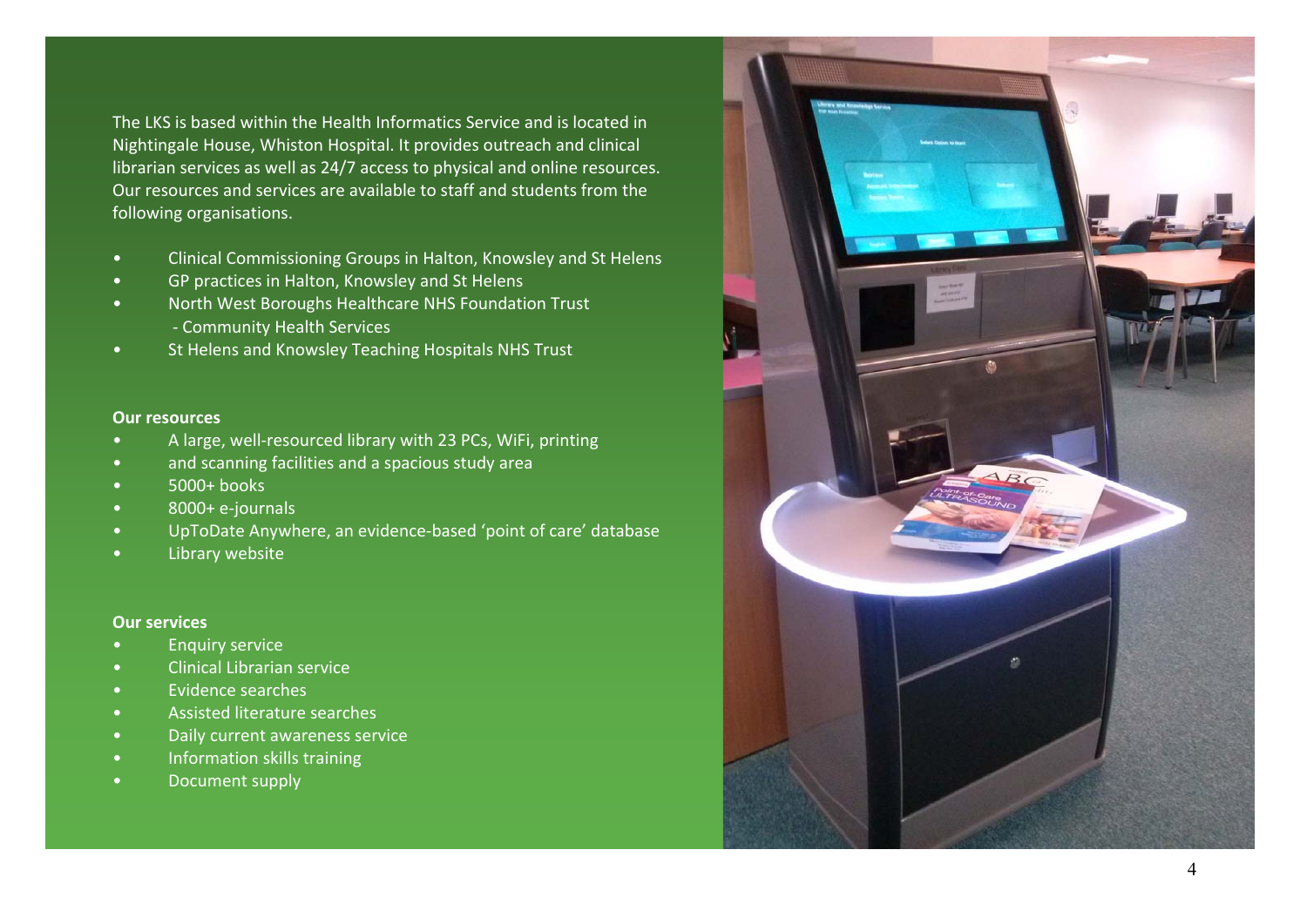# **3. Context**

This strategy has been developed in the context of organisational strategies as well as <sup>a</sup> number of reports and frameworks:

 **Health Education England (2015)** *Knowledge for healthcare: <sup>a</sup> development framework for NHS library and knowledge services in England 2015‐2020*

HEE's framework has been produced to inform the way forward for healthcare library and knowledge services. Key priorities include the delivery of customer‐focused services and providing quick and easy access to relevant evidence.

"Healthcare library and knowledge services are <sup>a</sup> powerhouse for education, lifelong learning, research and evidence‐ based practice. Our ambition is to extend this role so that healthcare knowledge services become business‐critical instruments of informed decision‐making and innovation."

*NHS Library Quality Assurance Framework (LQAF) England*

NHS Library and knowledge services are assessed each year against nationally agreed standards so that they are able to demonstrate their fitness for purpose and identify any gaps in their service management and provision.

. **Department of Health (2010)** *Liberating the NHS: an information revolution* Information is <sup>a</sup> key component of evidence‐based practice leading to quality patient care.

"High quality health and care services depend on good information. The right person having the right information at the right time can make all the difference to the experience of <sup>a</sup> patient, service user or carer. Good information also enables care professionals to make the process of care safer and more efficient."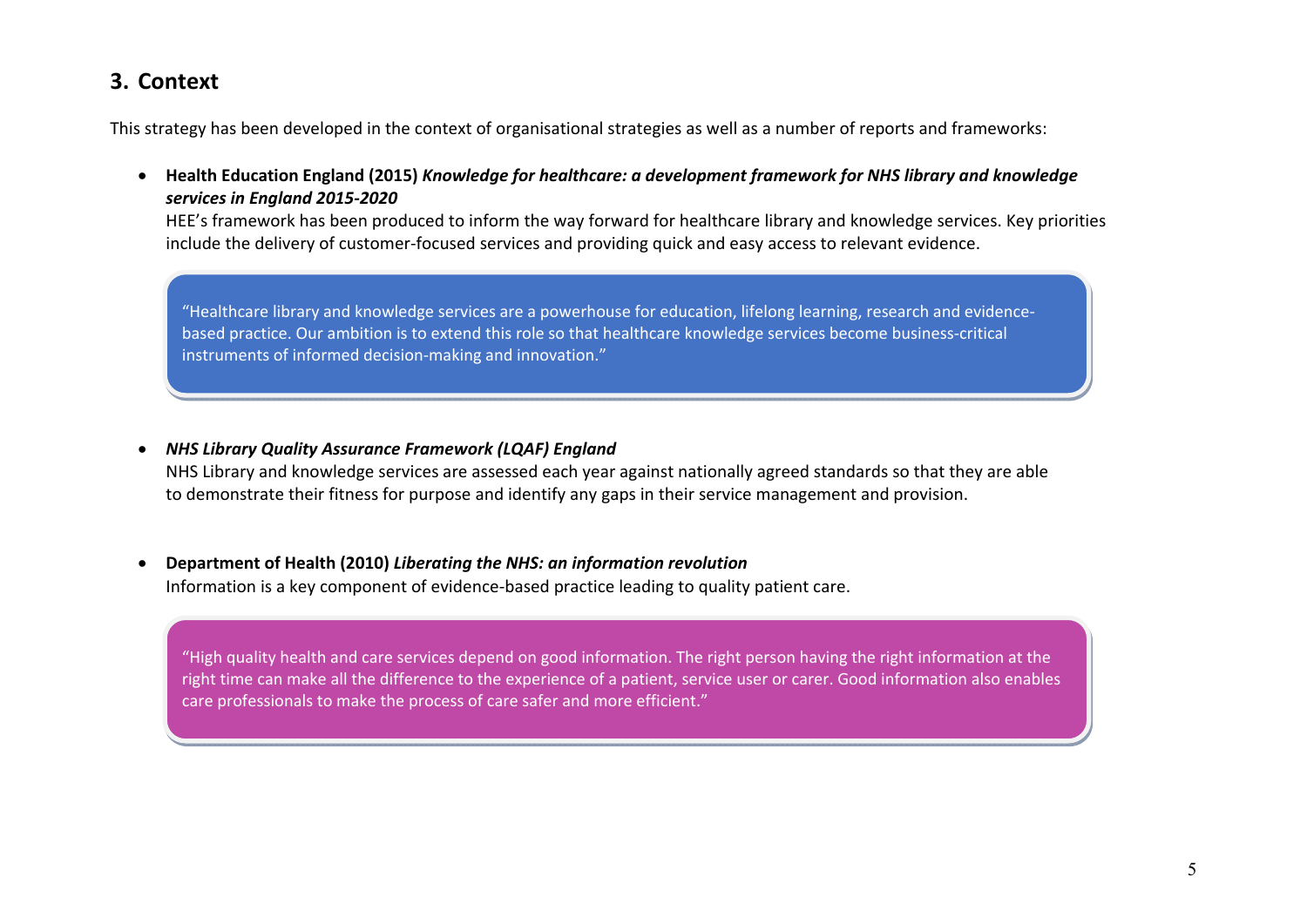• Department of Health (2014) Hard truths: the journey to putting patients first. The Government response to the *Mid Staffordshire NHS Foundation Trust public inquiry*

The Government's response to the Francis Inquiry recognises the importance of having <sup>a</sup> trained and motivated workforce.

"…in particular for staff to have well designed jobs, access to appropriate training and education, support to maintain their health and wellbeing and safety and to be involved in decisions that affect them."

**NHS England (2014)** *Five year forward view*

The Five year forward view, along with the STPs which support its implementation, focuses on change, sustainability and working collaboratively with local partners.

#### **St Helens and Knowsley Teaching Hospitals NHS Trust.** *Trust objectives.*

The Trust's "5‐star patient care" has 5 core objectives – care, safety, pathways, communication and systems. It also recognises the importance of developing the organisational culture and supporting its workforce.

 **St Helens and Knowsley Teaching Health Informatics Service.** *Informatics Shared Service Strategy 2017 ‐ 2020.* As part of the Health Informatics Service, the LKS shares its values of supporting first‐class patient care.

"We will be <sup>a</sup> customer focused Informatics service providing agile, innovative solutions to improve efficiency and support the delivery of safe, first‐class patient care."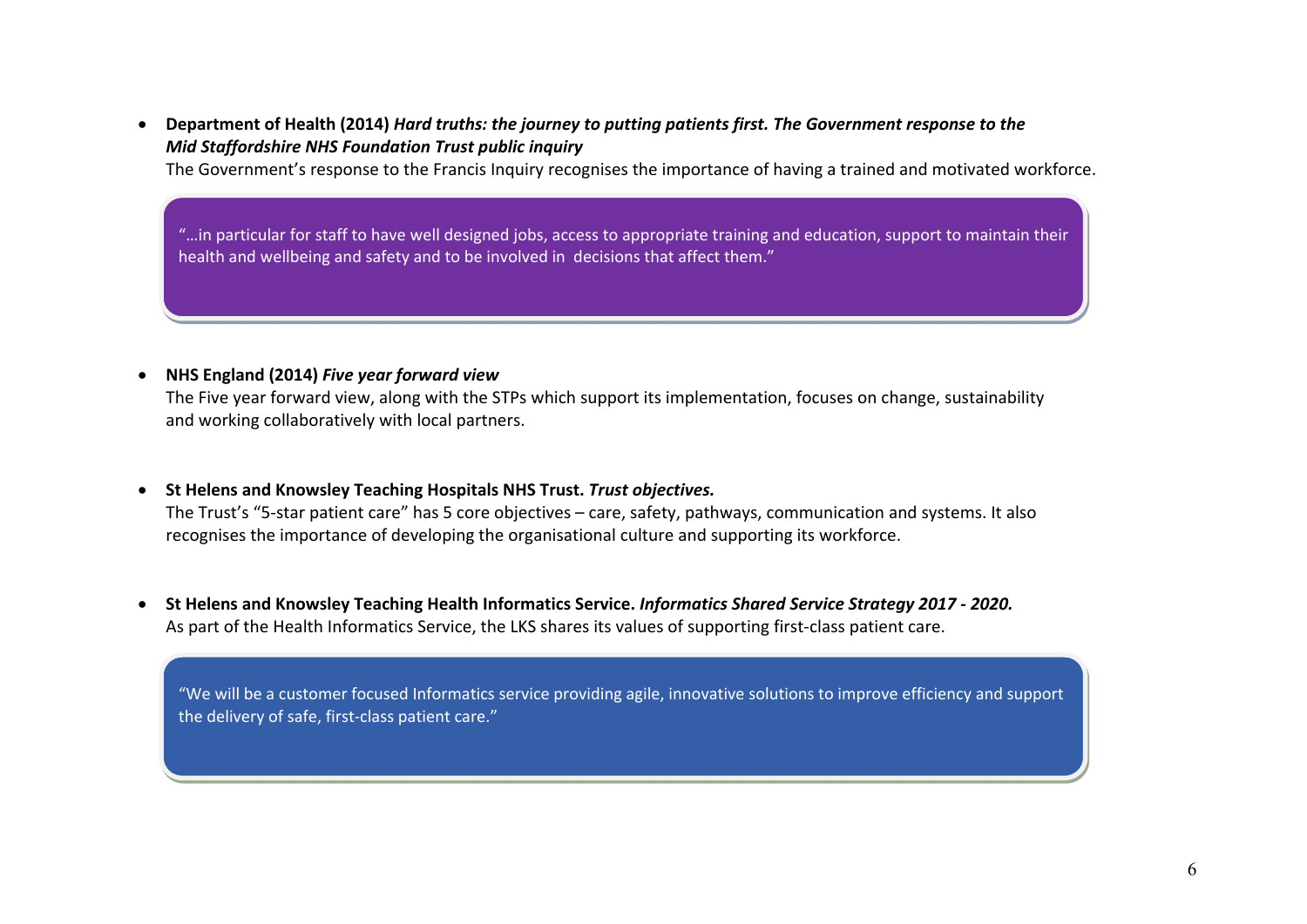# **4. Aims and objectives**

## **4.1 To facilitate evidence‐based practice and research to enable the delivery of high quality care**

#### **How will we deliver this?**

- 4.1.1 We will facilitate evidence‐based practice and research by providing comprehensive literature searches to support decision‐ making for clinicians, managers and commissioners. Assisted searches will also be offered to combine the searching expertise of the library staff with the subject knowledge of the library user. We will engage with non‐users and promote our search services to encourage evidence‐based practice across the health community.
- 4.1.2 We will deliver <sup>a</sup> Clinical Librarian service to take library and knowledge services into the clinical setting, providing quality information at the point of need to support patient care, service improvement, research and professional development.
- 4.1.3 We will develop our services to support staff participating in research. We will work with the Research Development and Innovation Department to promote resources and services and engage with departmental and other research forums within the organisation.
- 4.1.4 We will offer <sup>a</sup> range of training opportunities to equip customers with the skills and confidence to find and appraise evidence resources effectively and apply this to their practice. We will support flexible learning opportunities making use of social media, <sup>e</sup>‐learning and mobile apps.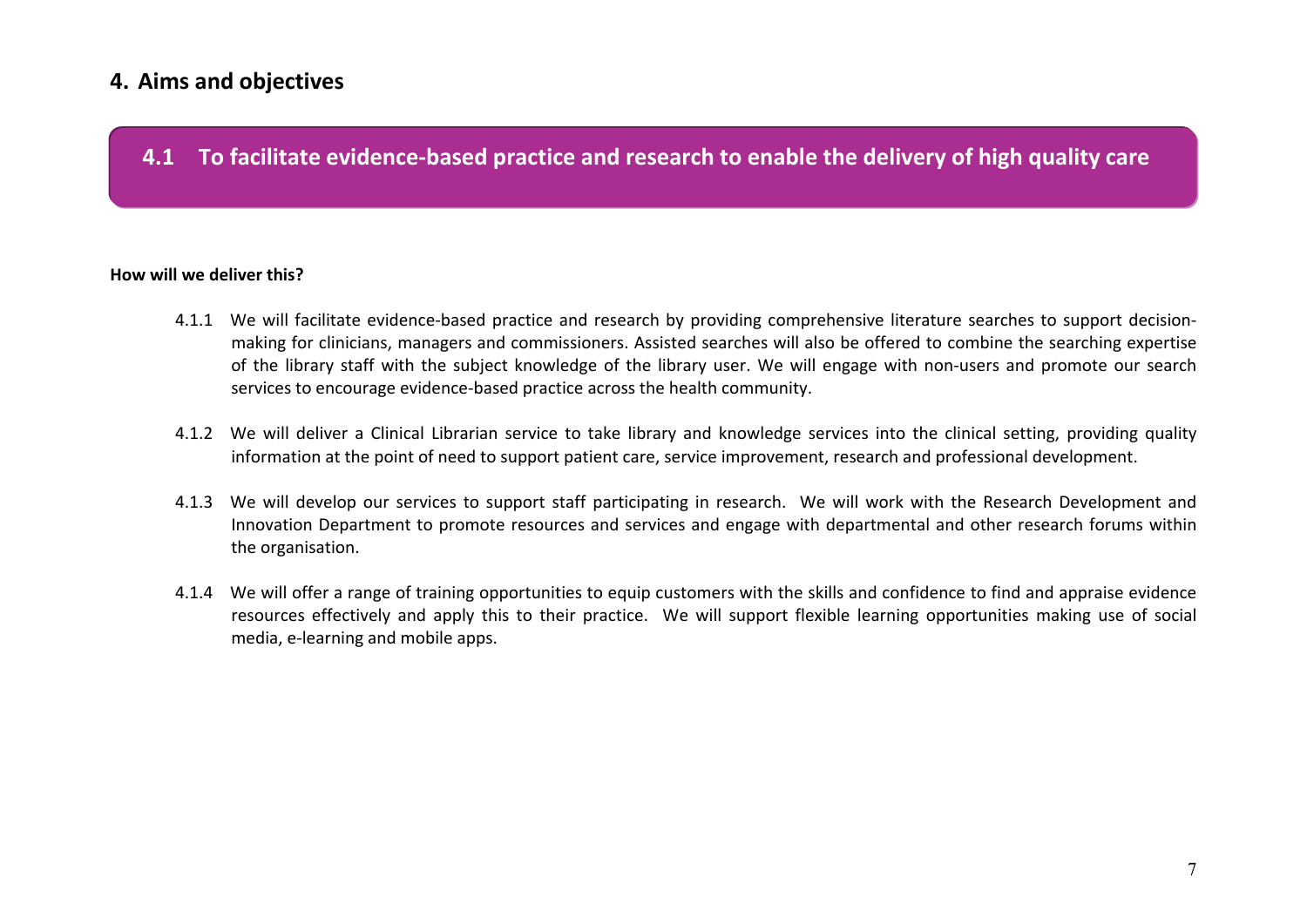# **4.2 To provide <sup>a</sup> proactive, customer‐focused service**

#### **How will we deliver this?**

- 4.2.1 We will deliver <sup>a</sup> marketing strategy that will actively seek ways to meet customer needs. We will be <sup>a</sup> responsive service continually striving to develop and improve the customer experience.
- 4.2.2 We will provide <sup>a</sup> comprehensive, personalised current awareness service to meet the information needs of the individual. Daily Knowledge Alerts encompassing the latest research, best practice, guidance and CPD opportunities will ensure our customers have the right knowledge and evidence, at the right time, in the right place.
- 4.2.3 We will investigate Knowledge Management opportunities to ensure that organisational knowledge is not isolated and lost within teams and departments. This allows knowledge and expertise created within our customers' organisations to be captured, retained and shared across the whole organisation.
- 4.2.4 We will support lifelong learning and continuing professional development. We will work with the clinical education, training and development departments to identify requirements and ensure staff and students are informed of key resources and services.